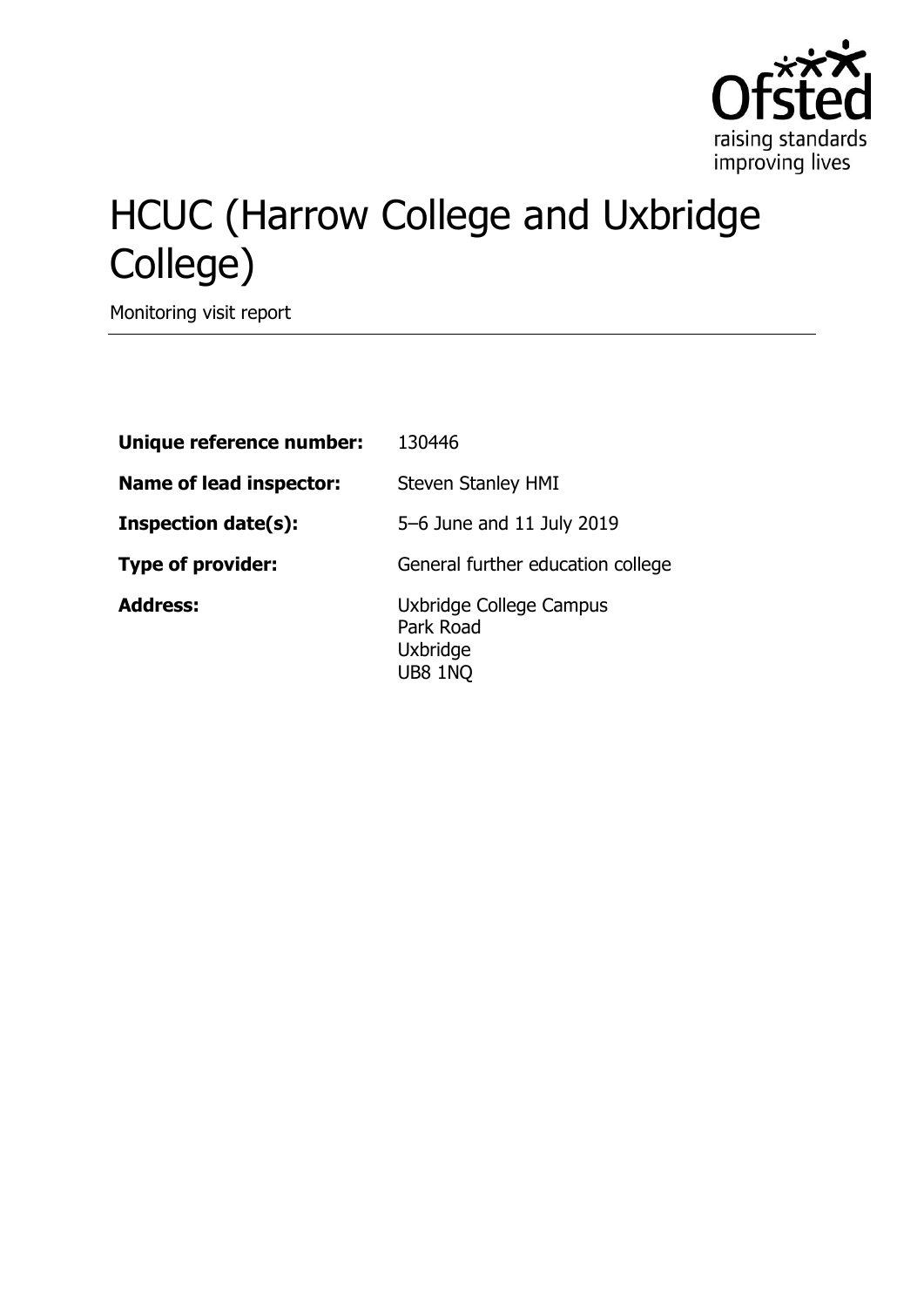

# **Monitoring visit: main findings**

# **Context and focus of visit**

Harrow College and Uxbridge College merged in August 2017 to form HCUC. HCUC has four college campuses and two small training centres situated in north-west London. Uxbridge College was inspected in 2008 and judged to be outstanding. At its most recent inspection in 2016, Harrow College was judged to require improvement.

The focus of this visit was to assess the progress leaders had made on the main areas for improvement from Harrow College's inspection. Also, inspectors looked at the progress leaders and managers had made in bringing Harrow College and Uxbridge College together as HCUC.

At the time of the monitoring visit, there were 7,902 learners at the college. Of these, the large majority were on 16 to 19 study programmes, the minority were on adult learning programmes, and there were 376 apprentices. The majority of learners were on courses at the Uxbridge campus.

# **Themes**

## **What progress have leaders at all levels made in improving weaker aspects of teaching across the college's education and training provision?**

**Reasonable progress**

Teachers ensure that most learners achieve their qualifications. They check learners' progress rigorously and consistently across the campuses of the newly merged college. Teachers have high expectations for their learners and strive to help them learn. They know their learners well and work hard to help them deal with any problems that might impede their learning. Learners and apprentices are positive about their learning experiences and enjoy coming to HCUC. They are well behaved around the college.

Apprentices value the support they receive from the college staff. They speak highly of the reviews of their progress, which now involve both staff and their employers. Employers and staff work in partnership well to help apprentices make progress in their learning.

Leaders have put in place sound initiatives to help teachers improve their skills. A new professional training and development programme ensures that teachers from both former colleges learn from each other's best practice. The college has identified teachers with particularly strong expertise to work closely with their colleagues to improve the quality of their teaching. Teachers welcome this support and training, and they feel that it helps them. However, a small minority are not yet confident enough in implementing what they have learned.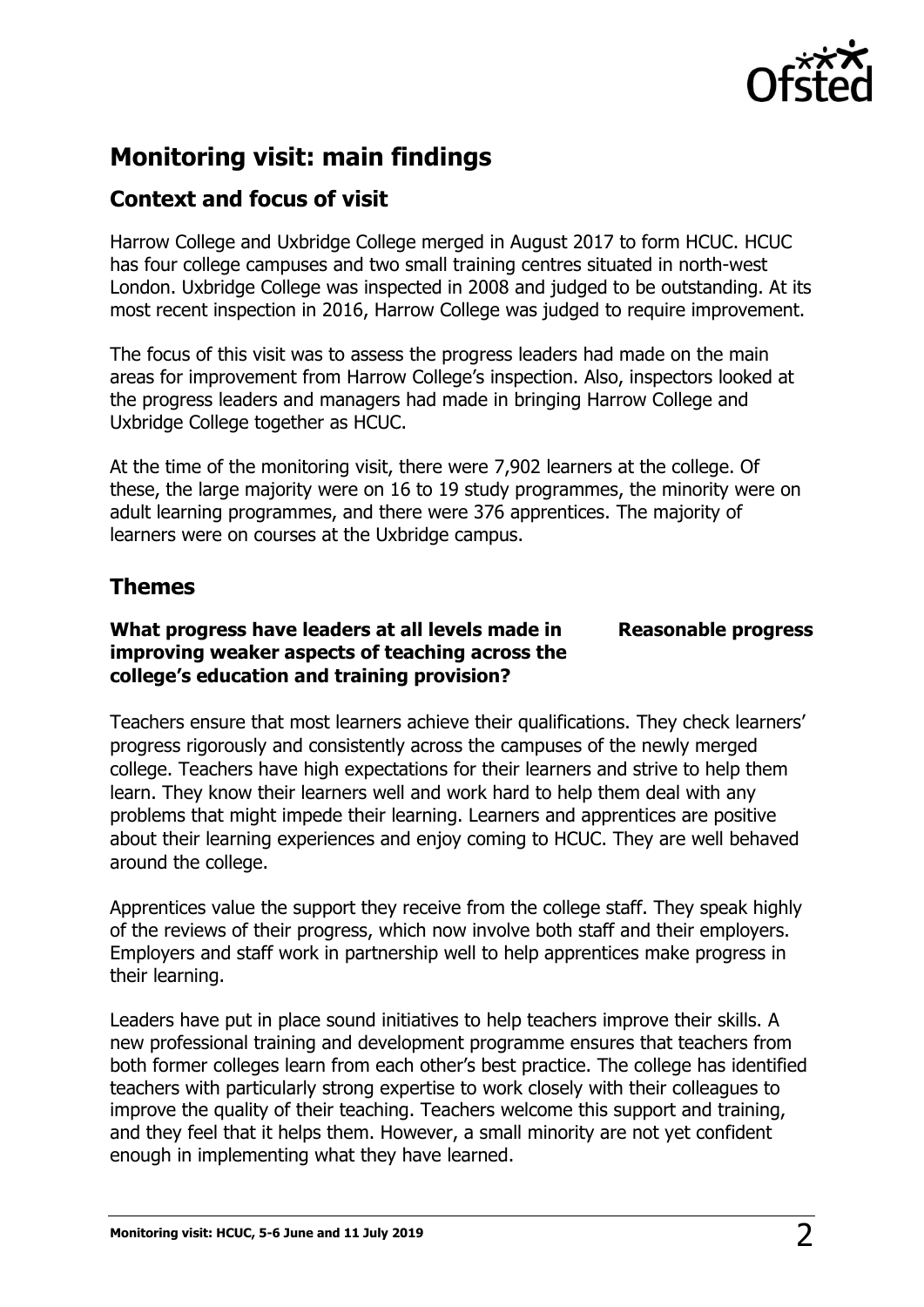

Leaders and teachers have made solid progress in unifying assessment systems across the college. Teachers prepare most learners well for tests and examinations. They enable learners to show their understanding and abilities in applying their learning. Learners produce work that at least meets the requirements of their learning programmes. Apprentices meet the demands of their workplaces. The college has improved the quality of feedback that teachers and assessors give to students. Most teachers' comments help learners to know what to improve or what they have done well. In a few cases, teachers do not check learners' progress well enough.

## **What progress have senior leaders made in ensuring that the curriculum is suitable for the learners and apprentices that the college campuses serve?**

**Reasonable progress**

Leaders have brought the curriculums from both former colleges together effectively to shape the future of HCUC. They use pertinent information well to plan the curriculum, including feedback from partners and employers. As a result, secure evidence now informs leaders' decision-making on what new courses to run and which to close. Senior leaders take effective action where courses do not benefit learners sufficiently. They have also ended subcontracting arrangements with almost all education and training providers. This is because these courses no longer supported the strategic direction of the college. Leaders are planning new vocational qualifications and developing staff's skills to deliver them. However, it is too early to assess the impact of this work.

Leaders are developing worthwhile courses linked to employment. They are forging strong partnerships with local employers and national companies. They have set up learning programmes which respond effectively to employment available at Heathrow Airport nearby. This includes programmes at level 3 to prepare learners for work as airport staff and cabin crew. When learners have been on work placements connected to these courses, most gain employment.

The proportion of learners aged 16 to 19 who go out on work placements as part of their study programme has increased, but is still too low. Leaders and managers across HCUC are aware of the need to increase meaningful work experience further.

Leaders are revising the college tutorial programme to help learners study more effectively. The revised programme is also designed to ensure that learners understand more deeply about things that affect their development and lives. Leaders have appointed additional specialist staff to work with learners who need extra help in their studies. This is beginning to have an impact on learners across the college.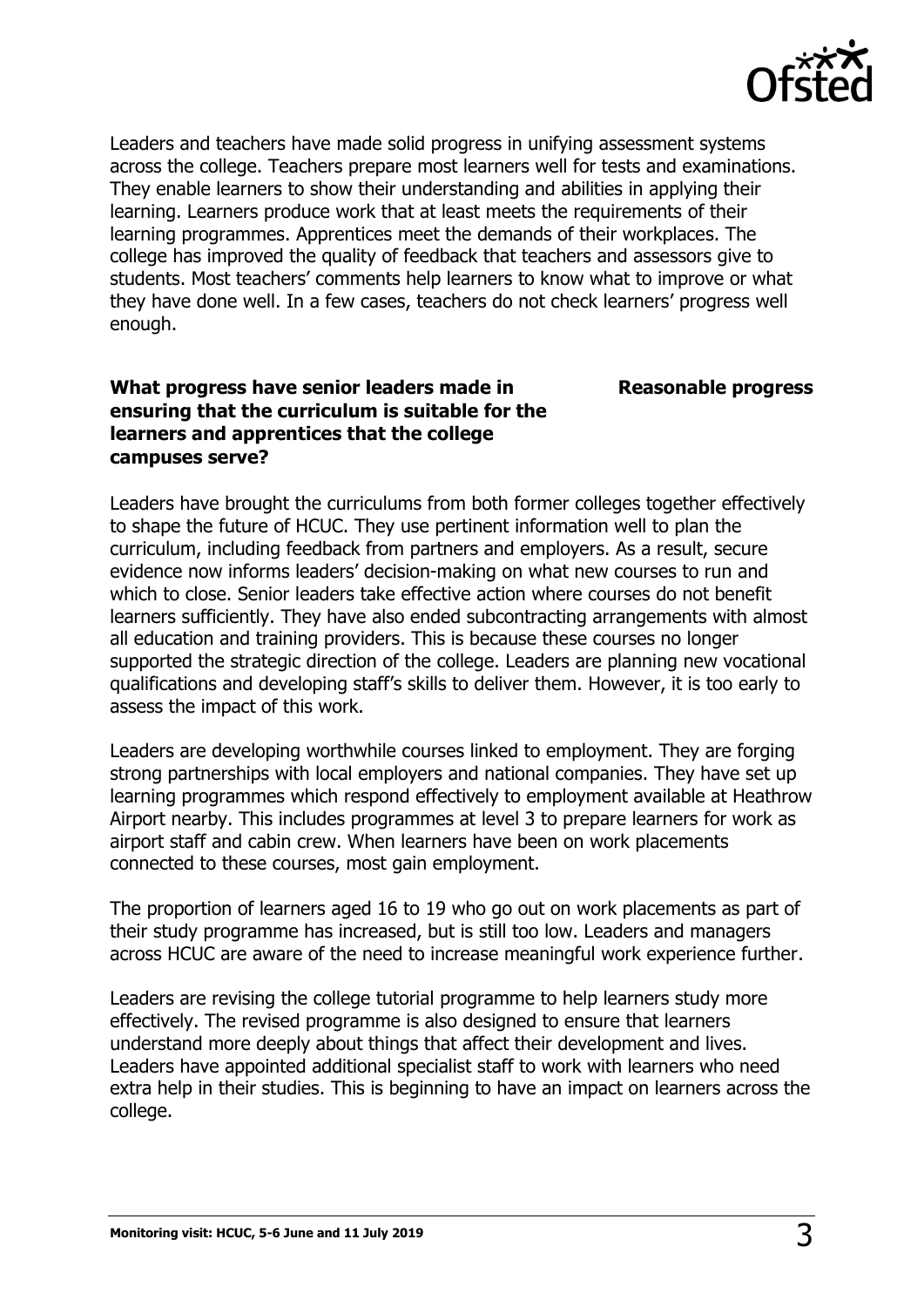

#### **Significant progress**

#### **What progress have leaders and governors made, following the merger, in scrutinising the quality of education and training provision?**

Leaders and managers have a clear picture of the quality of education and training provision. They have useful and precise information, which shows the performance of the two former colleges and of HCUC as a whole. Leaders at all levels use this data well. They have standardised systems to assure quality. They monitor the college's education and training provision assiduously. Managers are clear on their accountability for performance. During the merger, they maintained and improved the performance of most courses.

Staff have welcomed a recently introduced system for assessing the quality of teaching. Leaders have combined the best practice from systems to observe teaching that was in place at the predecessor colleges. The process for checking and moderating the quality of teaching is rigorous. Leaders use observation records well to pinpoint areas that need to improve. This accurate evaluation ensures that staff understand what the priorities are for improvement across the college.

Leaders have been self-critical and measured in assessing the quality of courses in both predecessor colleges. They have reviewed the performance of both accurately. The first self-assessment report for HCUC clearly reflects the historical picture and the performance of courses currently. It makes for a useful foundation for moving forward. Leaders have put in place the right actions for improvement as a result.

Governance arrangements draw effectively from governors with a wide range of expertise and experience. They receive the accurate information they need to keep a close eye on performance and hold senior leaders firmly to account. Governors are knowledgeable about the challenges the college faces going forward.

#### **What progress have senior leaders and governors made in establishing an HCUC culture, ambition and vision, following the merger? Significant progress**

Leaders have established a strong identity for HCUC. To underpin this, staff across both former colleges have developed a set of agreed and essential shared values. These include a commitment to excellence and to having high expectations for their learners. Staff throughout the college are clear about the college's strategic direction.

Leaders are ambitious for the future of HCUC. They are updating the estate at one of the predecessor colleges to ensure that the sites of both colleges will be of the same high standard. They have also upgraded technology resources, a priority at one site.

Leaders identified early on the characteristics of the local communities both predecessor colleges serve. They have used this to set up courses that reflect the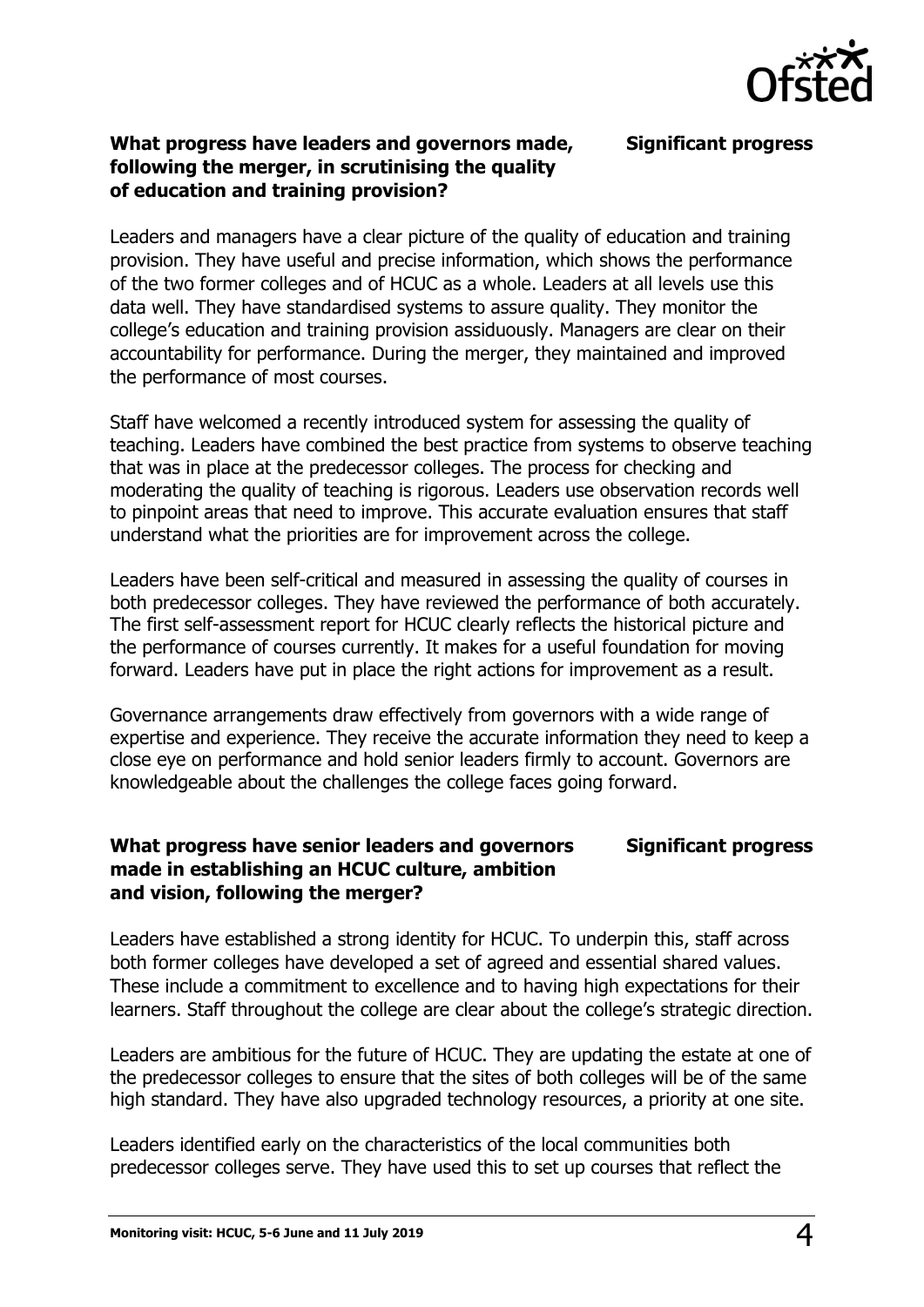

**Reasonable progress**

identity of the newly merged college. The principal has set up a forum with stakeholders who provide effective oversight of these courses.

HCUC is a diverse and inclusive place to study. Learners from a range of ethnic heritages feel safe at the college and most achieve well. Learners at all college sites are respectful and courteous. Staff and learners foster friendly and respectful working relationships in lessons.

## **How effective are safeguarding arrangements for learners with high needs, including the response by leaders and managers to resolve any concerns and processes to ensure agency staff are safe to work with learners?**

Governors and leaders have a very strong focus on safeguarding learners, including those with high needs. They have ensured that effective safeguarding policies and procedures are unified across all campuses. Learners with high needs benefit from excellent facilities and staff who are well trained to meet their individual needs. Permanent and agency staff receive frequent training and updates in safeguarding and in how to support learners with profound and multiple learning difficulties. This includes manual handling and medication training. Managers ensure that, where learners have particular support needs, staff are well trained to meet those needs. They keep records of and monitor staff authorised to work with individual learners. Managers have recently reviewed and enhanced aspects of the training and monitoring of staff.

Managers carry out thorough checks on all staff employed through agencies who support learners with high needs. These checks include interviews, during which managers see evidence of appropriate safeguarding checks and qualifications. Managers do not, however, see the original references provided to the agencies to verify agency staff's employment history.

Well-trained, experienced safeguarding managers and staff provide high levels of support to learners. They ensure that any incidents or safeguarding concerns are dealt with swiftly and effectively. Thorough records show that managers and staff take appropriate action, working closely with local authorities, parents, carers and other relevant agencies when appropriate.